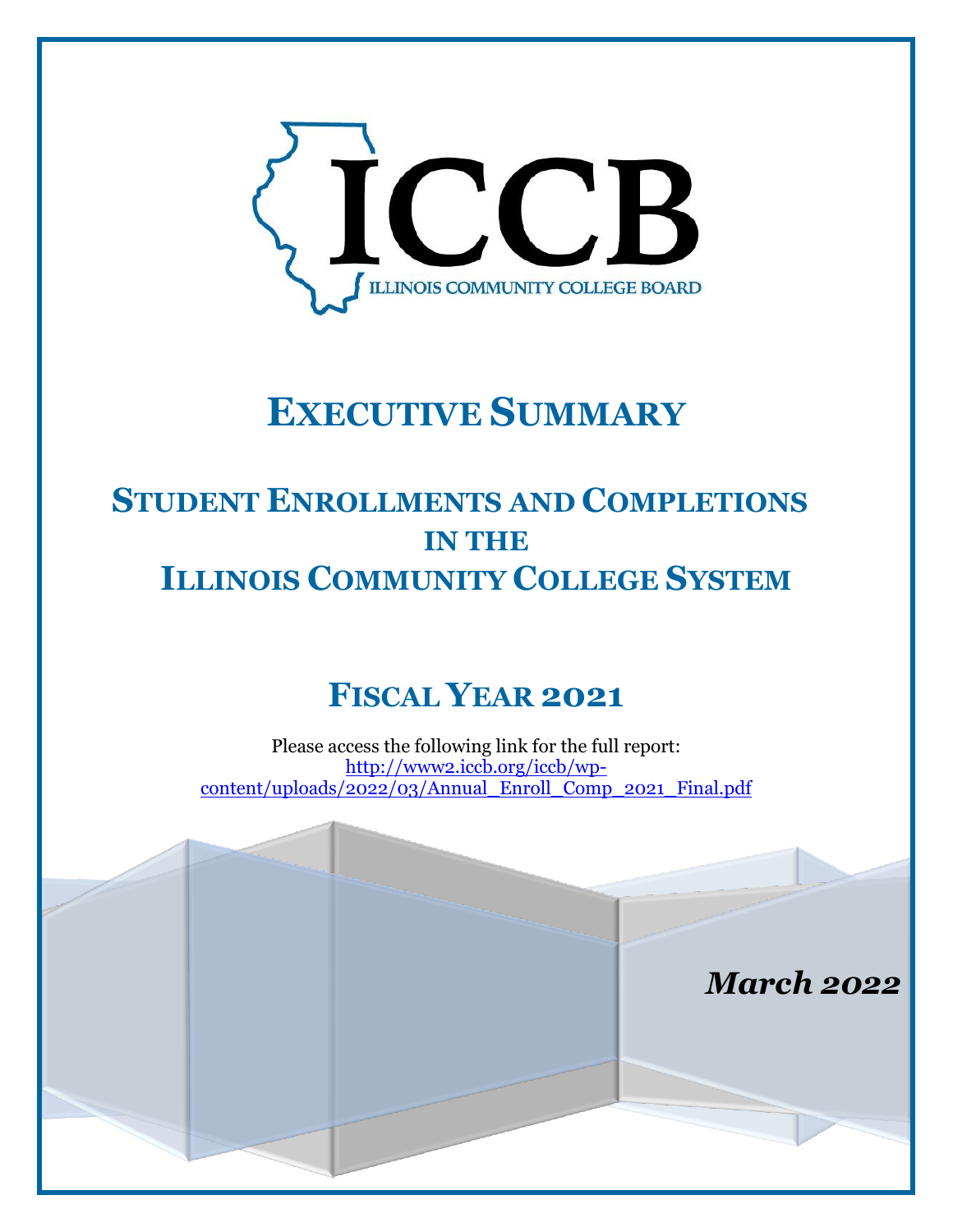ICCB Research & Analytics Division

Nathan R. Wilson, Deputy Director Jay Brooks, Associate Deputy Director Michelle Dufour, Associate Director Jana Ferguson, Associate Director

Assistance provided by ICCB Information Technology Division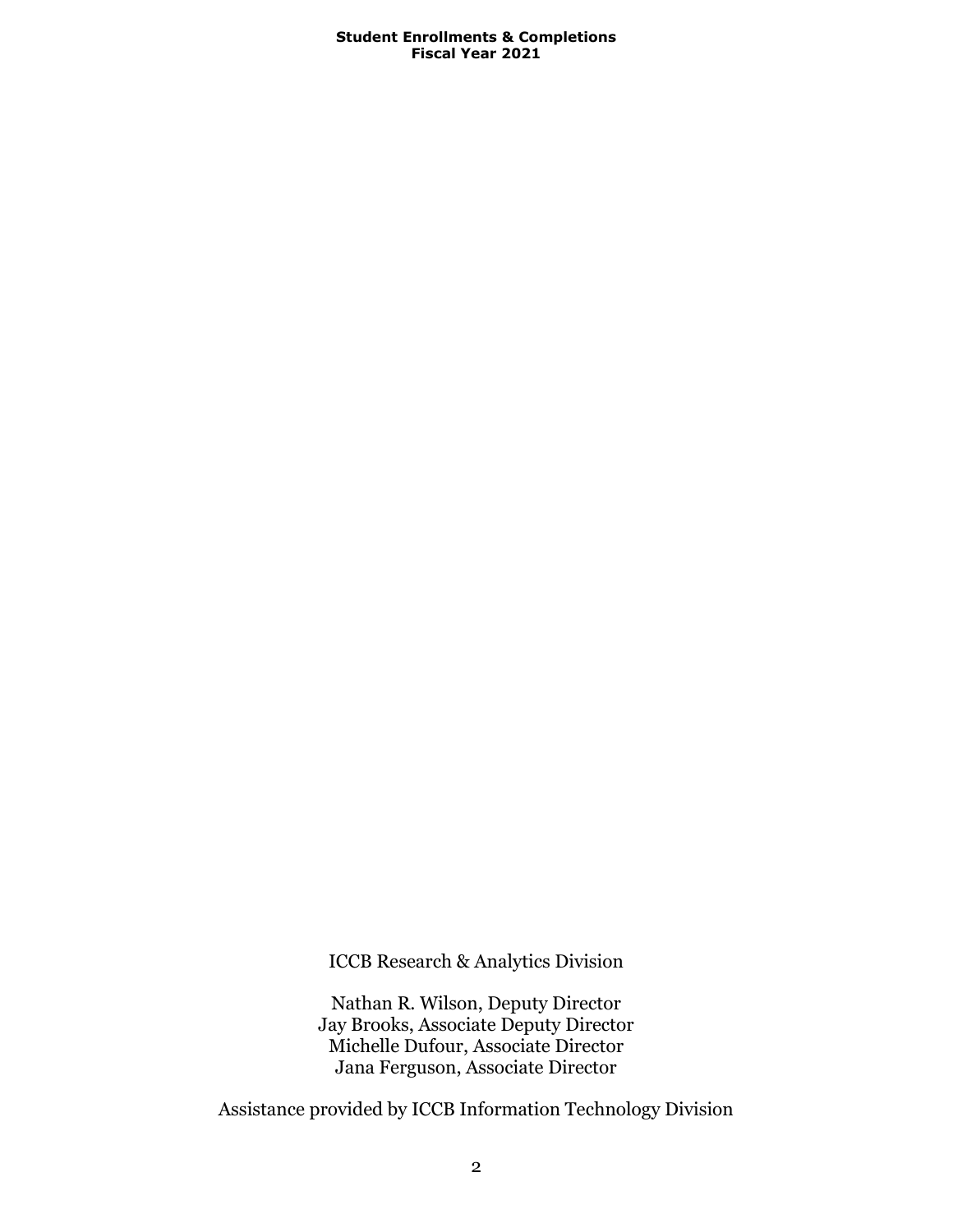### **INTRODUCTION**

The Illinois Community College System meets both local and statewide needs for education and workforce development by providing high-quality, accessible, costeffective educational opportunities, programs, and services for a diverse student population. The system provides traditional and non-traditional students with smooth transitions into and across higher education and training for in-demand occupations with economic value. Community colleges create an educated and skilled workforce by increasing credential attainment, building quality career pathways, closing the skills gap, and addressing the future needs of the workforce. During the pandemic, faced with unprecedented challenges, all 48 Illinois Community Colleges implemented campus measures to ensure a safe instructional environment employing substantial adjustments to instruction by moving many courses to remote or online modalities to aid with mitigation efforts.

Beyond flexible course offerings, community colleges also extended fiscal resources to students through Coronavirus Aid, Relief, and Economic Security (CARES) Act and philanthropic funding to mitigate financial constraints to the extent possible. Still, with community colleges being open access institutions and serving a significant number of atrisk students, the pandemic has exacerbated issues for that population such as fiscal and technological challenges, childcare and family constraints, as well as strains on mental health. Illinois Community College System enrollment in the prior year is reflective of the current pandemic challenges and consistent with national community college enrollment declines. The system remains well-positioned to offer all students, including those significantly impacted by the pandemic, education and training to meet workforce needs.

With 61,783 earned collegiate-level degrees and certificates, fiscal year 2021 had the tenth highest annual number of graduates ever recorded for the Illinois Community College System. As illustrated in [Figure 1,](#page-3-0) the annual Illinois Community College System number of program graduates decreased nearly four percent from fiscal year 2012 to 2021. During the same timeframe, enrollments decreased by forty-three percent statewide.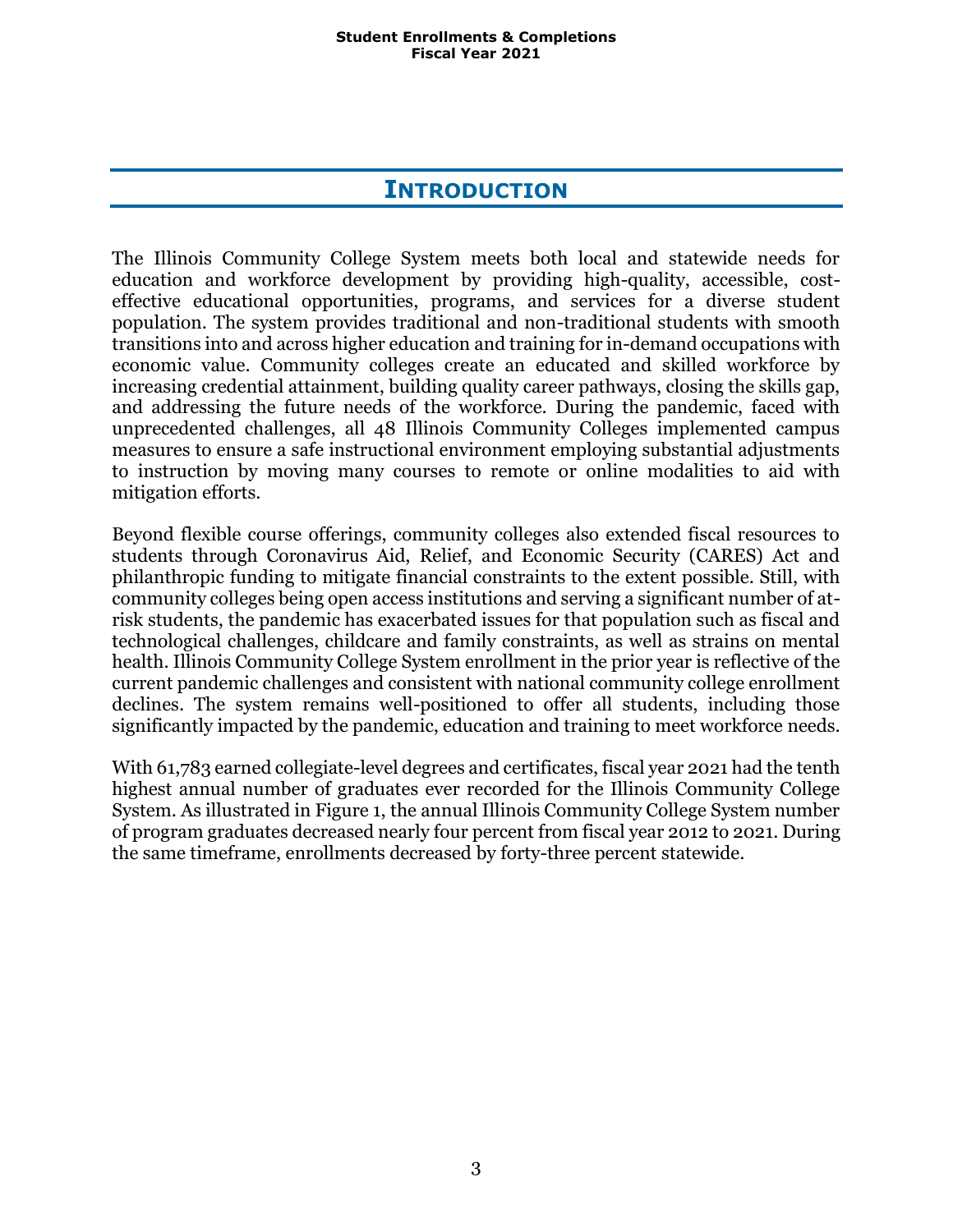

#### <span id="page-3-0"></span>**Figure 1. Illinois Community College System Credit Enrollments and Graduates, FY 2012-2021**

Under the authority of the P-20 Longitudinal Education Data System Act (105 ILCS 13/1 et seq.) (the "LDS Act"), ICCB is the State Education Authority responsible for collecting and maintaining enrollment, completion, and student characteristic information on community college students. The data within the Annual Enrollment and Completion Report derive from ICCB's Centralized Data System. Illinois Community Colleges submit Annual Enrollment (A1) microdata for individuals who are officially enrolled at the college in credit coursework at any time during the specified fiscal year. Beginning in fiscal year 2014, the Annual Completions (A2) submission is the microdata source of student completions. This year's Annual Enrollment and Completion Report is based on fiscal year 2021 enrollments and completions. Comparative information is supplied from four previous fiscal years (2017-2020). Detailed tables comparing fiscal year 2020 and fiscal year 2021 credit headcount, full-time equivalent (FTE) enrollments, and graduates by college are included. FTE enrollments in this report are based on all credit hours attempted. Thirty credit hours equal one FTE.

Also included in the Annual Enrollment and Completion Report is information about noncredit offerings for the current year (2021) and the four previous fiscal years (2017- 2020). Noncredit courses provide another delivery method of education, training, and public service by community colleges to the communities they serve. Since fiscal year 1999, the Illinois community colleges have submitted Noncredit Enrollment (N1) annual microdata for students containing demographic and course information on the wide range of noncredit instruction.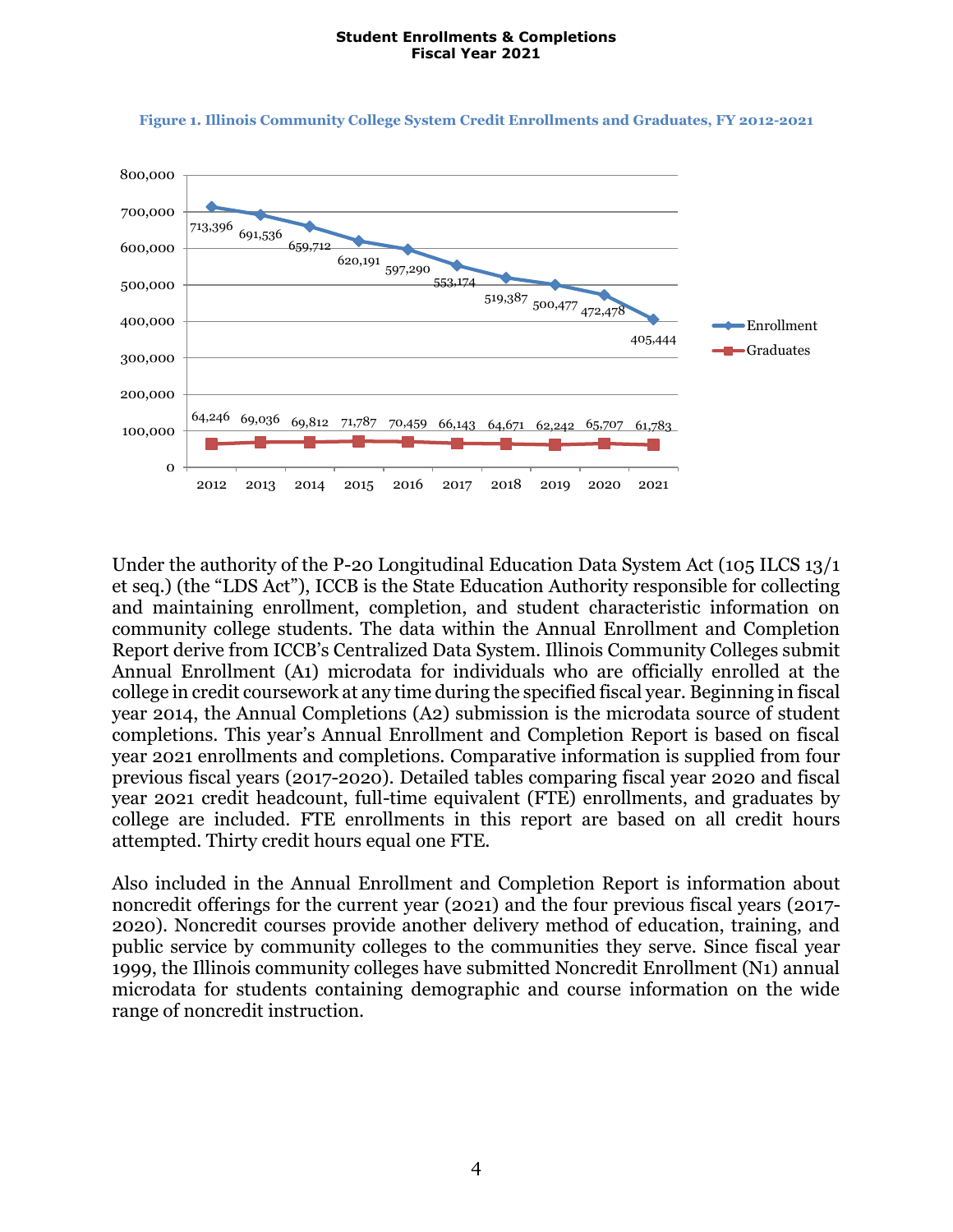## **HIGHLIGHTS OF FISCAL YEAR 2021 ANNUAL REPORT**

## **Student Enrollments**

- The Illinois Community College System served 495,788 students in credit and noncredit courses during fiscal year 2021. Overall combined enrollments decreased compared to last year  $(-19.0 \text{ percent}, N = -116,498)$ .
- Credit-generating students accounted for 81.8 percent of the overall fiscal year 2021 headcount.
- During fiscal year 2021, the 48 public community colleges in Illinois enrolled 405,444 students in instructional credit courses. This is lower than the previous year (472,478). The full-time equivalent (FTE) enrollment was 161,294, a decrease of 12.5 percent since fiscal year 2020.
- Statewide, 8,352 of 495,788 total students enrolled in both credit and noncredit courses during fiscal year 2021 (A1 and N1). While there is some overlap, these data suggest that credit and noncredit courses are meeting largely different student and community needs.
- Females comprised 57.3 percent of the fiscal year 2021 student population enrolled in credit-generating programs.
- Minority (non-white) students accounted for four in ten (46.7 percent) of the credit students enrolled. African American student representation decreased (18.9 percent) and accounted for 12.2 percent of all credit students. Latino student representation decreased (16.5 percent) and accounted for 24.9 percent of all credit students. Asian (5.5 percent), Two or More Races (3.0 percent), and Nonresident Alien (0.8 percent) student representation decreased from the previous year.
- The median age of credit-generating students was 21.9 during fiscal year 2021, a slight decrease from the previous year. The average age also decreased from the previous year to 26.4 years in fiscal year 2021.
- Transfer remained the largest credit instructional program area enrolling 57.1 percent of fiscal year 2021 Illinois Community College System students. Enrollments in Transfer programs decreased 7.0 percent compared to the previous year.
- Statewide, Career and Technical Education credit program enrollments accounted for one-quarter of all credit students (24.3 percent). Enrollments in Career and Technical Education programs decreased 17.3 percent from last year.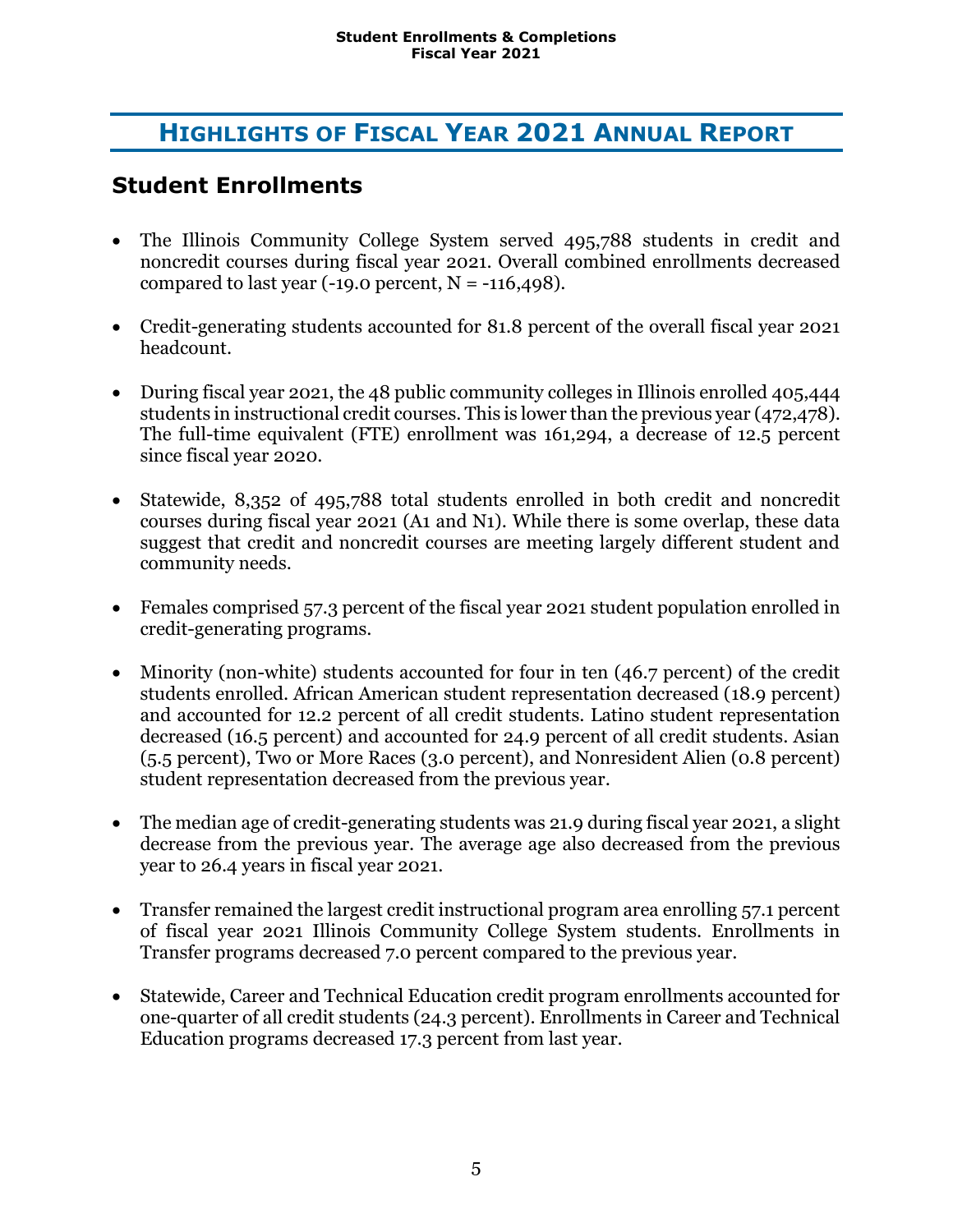- Students enrolled in Adult Education courses in community colleges comprised 7.8 percent of the credit-generating students. Enrollments in Adult Education decreased by 32.1 percent versus fiscal year 2020.
- Of the students in Adult Education, only 33.7 percent were enrolled in English as a Second Language (ESL) courses.
- Although 57.1 percent of the fiscal year 2021 credit student population was enrolled in the Transfer area, only 41.6 percent of all students indicated intent to transfer.
- One-half (46.2 percent) of the fiscal year 2021 credit students enrolled in the colleges indicated that they were not pursuing a degree, but attending to complete one or several courses. Participation in college to take courses instead of pursuing a degree or certificate remained similar compared to the previous year.
- More than two out of three credit students attended on a part-time basis during both the fall (67.3 percent) and spring (72.2 percent) semesters in fiscal year 2020.
- Twenty-two percent of the credit-generating students are known to already have earned some type of college certificate or degree. This includes 18,973 who earned a bachelor's degree or higher.
- Illinois community college students enrolled in 4,838,820 credit hours throughout fiscal year 2021 and earned 79.7 percent of those hours.
- Accumulated credit hours were available for 84.3 percent of the fiscal year 2021 student population. Just over one-third of them (38.9 percent) attained sophomorelevel status by accumulating 30 or more college-level hours.
- Cumulative grade point average data was reported for 82.7 percent of the fiscal year 2021 students. One-half (54.6 percent) held an A-B average.
- In fiscal year 2021, one in nine (11.0 percent) Illinois community college students (not enrolled in ABE/ASE/ESL, Vocational Skills, or General Studies) were enrolled in at least one developmental course–a decrease from fiscal year 2020.
- In fiscal year 2021, Illinois community college students earned 66.5 percent of the developmental credits they attempted. This percentage is down slightly from 68.5 percent in fiscal year 2020.
- Fiscal year 2021 unduplicated noncredit headcount decreased 35.4 percent over last year to 90,344 students. The duplicated headcount or "seatcount" was 39.3 percent lower than the previous year.
- Statewide, 10,323 noncredit course sections were conducted during fiscal year 2021.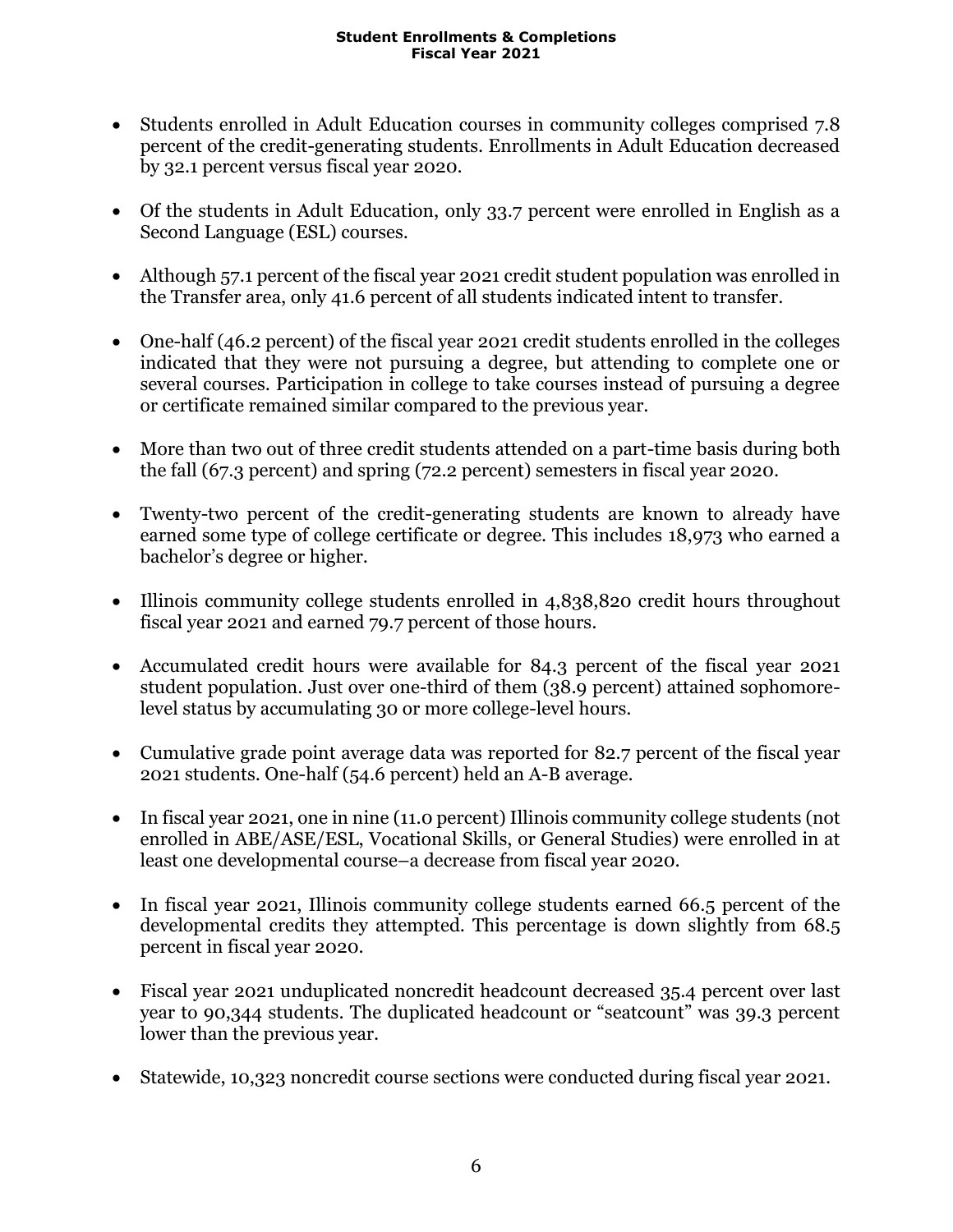- Female students accounted for 53.1 percent of 2021 noncredit enrollments for which gender data were reported.
- Minority students accounted for nearly one-third (30.0 percent) of the individuals enrolled in noncredit courses who supplied racial/ethnic data.
- The median age of noncredit students was 33.8 during fiscal year 2021. The average age was 37.5 years.
- Two-fifths (39.9 percent) of the noncredit students were 40 years of age or above among the individuals who supplied this information.
- Over half of the noncredit offerings (duplicated) were in the Personal and Social Development category of activity. More than two-fifths of the noncredit coursework were dedicated to developing workplace skills: Professional/Vocational (33.5 percent) and Business and Industry Contractual training (7.2 percent).
- Across all categories of activity, eight broad course enrollments (two-digit CIP) had over 5,000 noncredit students enrolled. These eight areas accounted for nearly fourfifths of the students enrolled in noncredit courses with CIP data (79.2 percent). Approximately six out of ten enrollments in these large CIPs were in work-related courses: Security and Protective Services (14.6 percent), Business Management (13.5 percent), Health Professions (11.4 percent), Transportation (9.5 percent), Computer and Information Sciences (6.3 percent), and Education (5.5 percent).
- Noncredit enrollments by term were 47.1 percent in Spring, 35.1 percent in Fall, and 17.8 percent in Summer in fiscal year 2021.
- Nearly one-third of the 2021 noncredit courses were held on main college campuses (30.7 percent) and two-fifths were held via distance education (40.2 percent).

## **Student Completions**

- A total of 61,783 collegiate-level degrees and certificates were awarded to Illinois community college students in fiscal year 2021.
- The number of community college completions in fiscal year 2021 is the tenth highest count ever reported.
- The number of degrees and certificates awarded decreased 6.0 percent from fiscal year 2020 (-3,924 completers). Taking a longer view–compared to fiscal year 2017–the total number of fiscal year 2021 completions decreased 6.6 percent.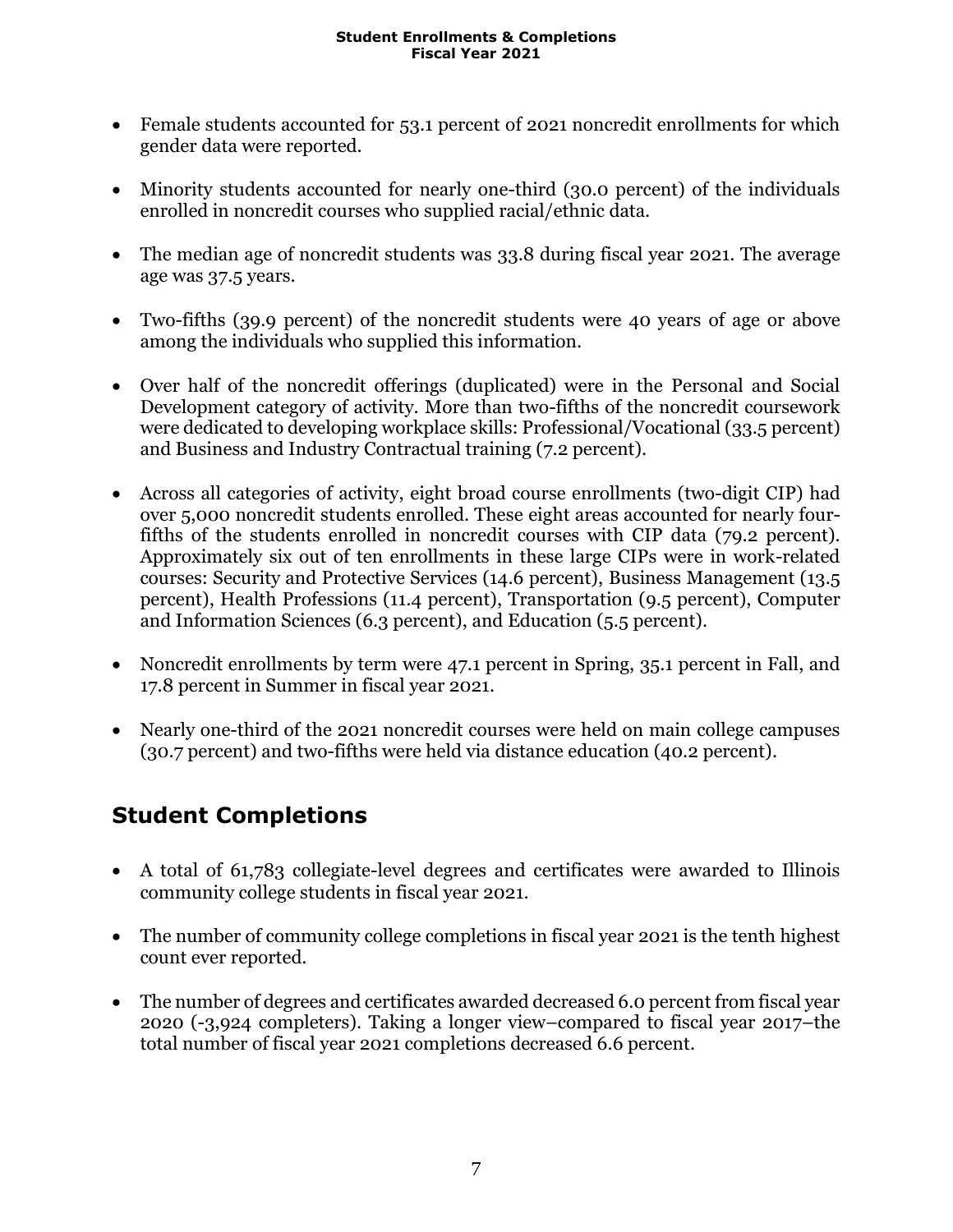- Career and Technical Education accounted for the largest number of graduates ( $N =$ 32,313) in fiscal year 2021. Just over half of the earned degrees and certificates were in Career and Technical Education programs during fiscal year 2021 (52.3 percent). Career completions decreased 7.4 percent from last year.
- Transfer completions accounted for the second largest group of completers in fiscal year 2021 (N = 26,969). Four out of ten graduates earned Transfer completions (43.7 percent). The number of Transfer completions decreased 4.3 percent (-1,199) from last year. Nearly three out of ten Transfer graduates earned the General Education Core Curriculum Credential
- Thirty percent of the Career and Technical Education awards in fiscal year 2021 were AAS degrees.
- Females accounted for 57.9 percent of all 2021 completions.
- Career and Technical Education Certificates of Nine to less than Thirty Semester Hours accounted for the largest number of male completers  $(N = 6,355)$ , and Associate in Arts accounted for the largest number of female completers  $(N = 8,649)$  of a specific degree or certificate.
- Although small in number, the Associate in Engineering Science ( $N = 328$ ) had the highest proportion of male graduates  $(84.8 \text{ percent}, N = 278)$ .
- Minority students earned 40.4 percent of the collegiate-level degrees and certificates awarded in the Illinois Community College System during fiscal year 2021. Latino students earned 22.1 percent, African American students earned 9.9 percent, and Asian students earned 4.4 percent of all degrees and certificates.
- Minorities accounted for 43.4 percent of total Transfer degree and certificate recipients.
- Similar numbers of minority graduates completed Career and Technical Education degrees and certificates ( $N = 12,009$ ) and Transfer degrees and certificates ( $N =$ 11,694).
- Among the largest minority groups, Latino  $(N = 13,684)$  students completed more than twice as many collegiate-level awards than African American students ( $N =$ 6,131).
- Twenty-four percent of the students who were awarded degrees and certificates during fiscal year 2021 were less than 21 years of age. The other age groups with the largest percentages of graduates were 21 to 24 (35.9 percent), 25 to 30 (18.0 percent), 31 to 39 years of age (12.2 percent), and 40 to 55 years of age (8.1 percent).